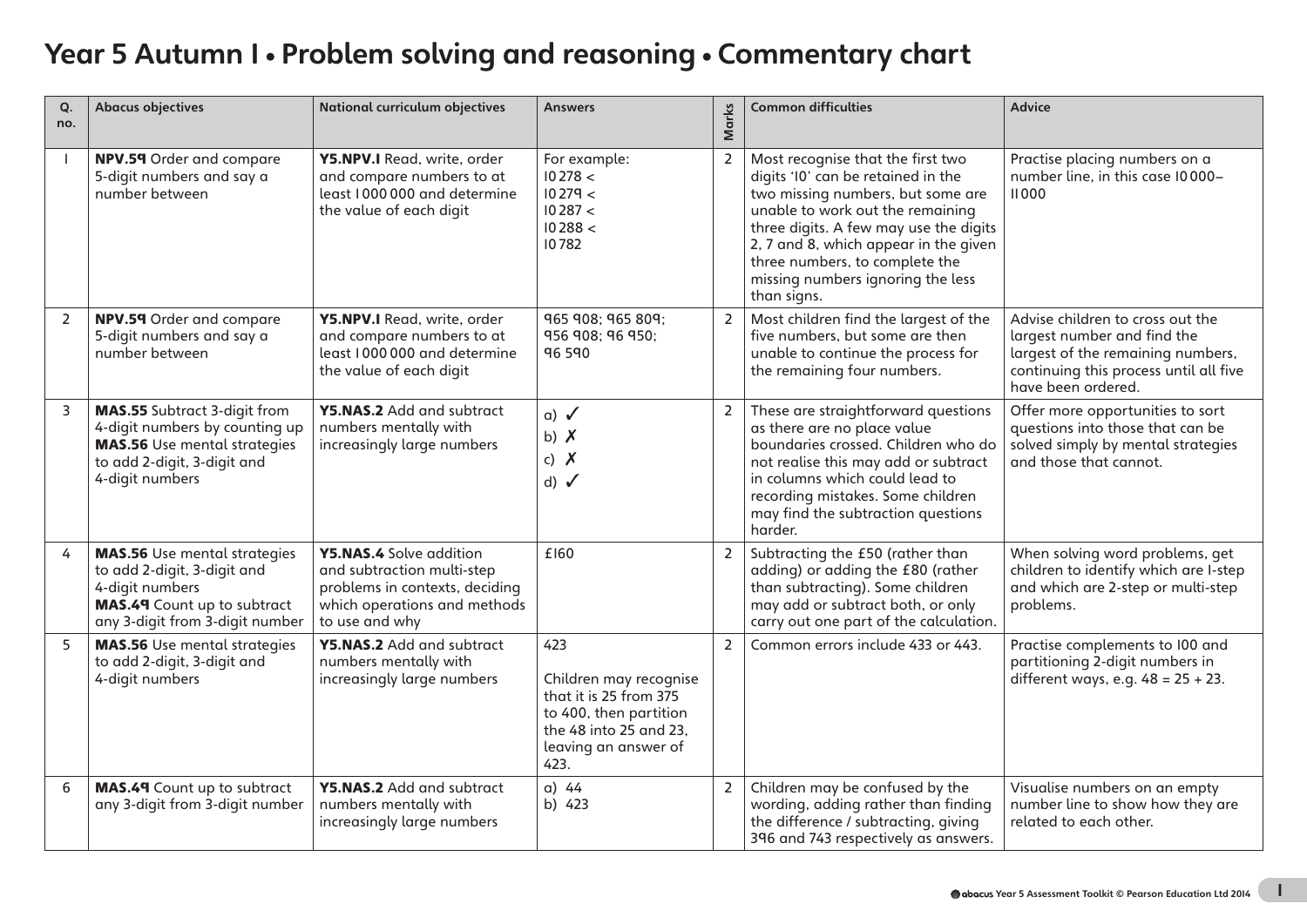| Q.<br>no.       | <b>Abacus objectives</b>                                                                                                                                                                                                                                                   | <b>National curriculum objectives</b>                                                                                                                                                                      | <b>Answers</b>                                                                                                                                                            | Marks          | <b>Common difficulties</b>                                                                                                                                                                  | <b>Advice</b>                                                                                                                                                                                              |
|-----------------|----------------------------------------------------------------------------------------------------------------------------------------------------------------------------------------------------------------------------------------------------------------------------|------------------------------------------------------------------------------------------------------------------------------------------------------------------------------------------------------------|---------------------------------------------------------------------------------------------------------------------------------------------------------------------------|----------------|---------------------------------------------------------------------------------------------------------------------------------------------------------------------------------------------|------------------------------------------------------------------------------------------------------------------------------------------------------------------------------------------------------------|
| $\overline{7}$  | <b>DPE.60</b> Match 2-place decimals<br>to I/I00s, using a place-value<br>qrid                                                                                                                                                                                             | <b>Y5.NPV.I</b> Read. write. order<br>and compare numbers to at<br>least I000000 and determine<br>the value of each digit                                                                                  | a) ones<br>b) hundredths<br>c) tenths<br>d) tens<br>e) hundreds                                                                                                           | $\mathsf{2}\,$ | Confusing place value; mixing<br>up tens/tenths and hundreds/<br>hundredths.                                                                                                                | Write numbers such as these on a<br>place-value grid.                                                                                                                                                      |
| 8               | <b>DPE.62</b> Use place value to add<br>and subtract 0.1 and 0.01 to<br>and from decimal numbers                                                                                                                                                                           | Y5.NF.9 Solve problems<br>involving number up to three<br>decimal places                                                                                                                                   | a) 0.02<br>b) $01$                                                                                                                                                        | $\overline{2}$ | Some children may write 2 or I as the<br>number added, ignoring the place<br>value of the digits.                                                                                           | Use a place-value grid to identify the<br>value of the digit that has changed<br>in each case.                                                                                                             |
| $\mathsf{q}$    | <b>MMD.4I</b> Use doubling and<br>halving to multiply and<br>divide by 4 and 8 and solve<br>correspondence problems<br>PRA.7I Solve problems<br>involving multiplication and<br>division including using their<br>knowledge of factors and<br>multiples, squares and cubes | Y5.NMD.5 Multiply and divide<br>numbers mentally drawing<br>upon known facts                                                                                                                               | a) doubling and<br>halving method<br>should be shown as<br>$50 \times 6 = 300$<br>b) doubling and<br>halving method<br>should be shown as<br>$16 \times 100 = 1600$       | $\overline{2}$ | Some children ignore the instruction<br>to use doubling and halving and<br>attempt long multiplication or the<br>grid method to solve these.                                                | Use simpler examples e.g. $6 \times 5 =$<br>$3 \times 10$ (halving the 3 and doubling<br>the 5) to give children confidence in<br>this strategy.                                                           |
| $\overline{10}$ | <b>MEA.52</b> Compare durations<br>of events to calculate the time<br>taken by particular events or<br>tasks<br><b>MEA.63</b> Read, write and<br>convert time between<br>analogue and digital I2 and 24<br>hour clocks                                                     | Y5.M.6 Solve problems<br>involving converting between<br>units of time                                                                                                                                     | a) 7:15 am; 18:50;<br>$1:30$ pm<br>b) $3 \text{ hrs } 5 \text{ min}$<br>c) $2 hrs$                                                                                        | 3              | Some children may add / subtract<br>10 rather than I2 when changing<br>between 24 hour and am/pm times.<br>Others may misread information<br>in the timetable when solving the<br>problems. | Children need opportunities to look<br>at a range of real life bus and train<br>timetables, planning their own<br>journeys using them.                                                                     |
| $\mathbf{H}$    | <b>MEA.65</b> Convert between<br>different units of measure, e.g.<br>kilometres to metres, metres to<br>centimetres, etc.                                                                                                                                                  | Y5.M.I Convert between<br>different units of metric<br>measure (for example,<br>kilometre and metre:<br>centimetre and metre:<br>centimetre and millimetre:<br>gram and kilogram; litre and<br>millilitre) | a) 500 m<br>b) 10 cm                                                                                                                                                      |                | 50 m and I cm respectively are<br>common errors.                                                                                                                                            | Children need to learn common<br>metric equivalents for length, mass<br>and capacity and practise finding<br>fractional amounts of each.                                                                   |
| 12              | <b>MEA.67</b> Measure and calculate<br>the perimeter of composite<br>rectilinear shapes in m/cm                                                                                                                                                                            | Y5.M.3 Measure and<br>calculate the perimeter of<br>composite rectilinear shapes in<br>centimetres and metres                                                                                              | $a)$ 87 mm<br>Line lengths may<br>vary on different<br>printers so check<br>against your own<br>measurement. Allow<br>children a Imm<br>margin of error.<br>b) 104-106 mm | $\overline{2}$ | Some children may give an answer<br>of 9 or 90 (i.e. reading to nearest cm<br>not mm).<br>Some children may draw a line that<br>is nearer to 100 mm or 110 mm.                              | Model using a ruler to make<br>accurate measurements; use clear<br>marked see-through rulers.<br>Practise using rulers to draw lines<br>to nearest mm; ensure pencils are<br>sharp and table top is clear. |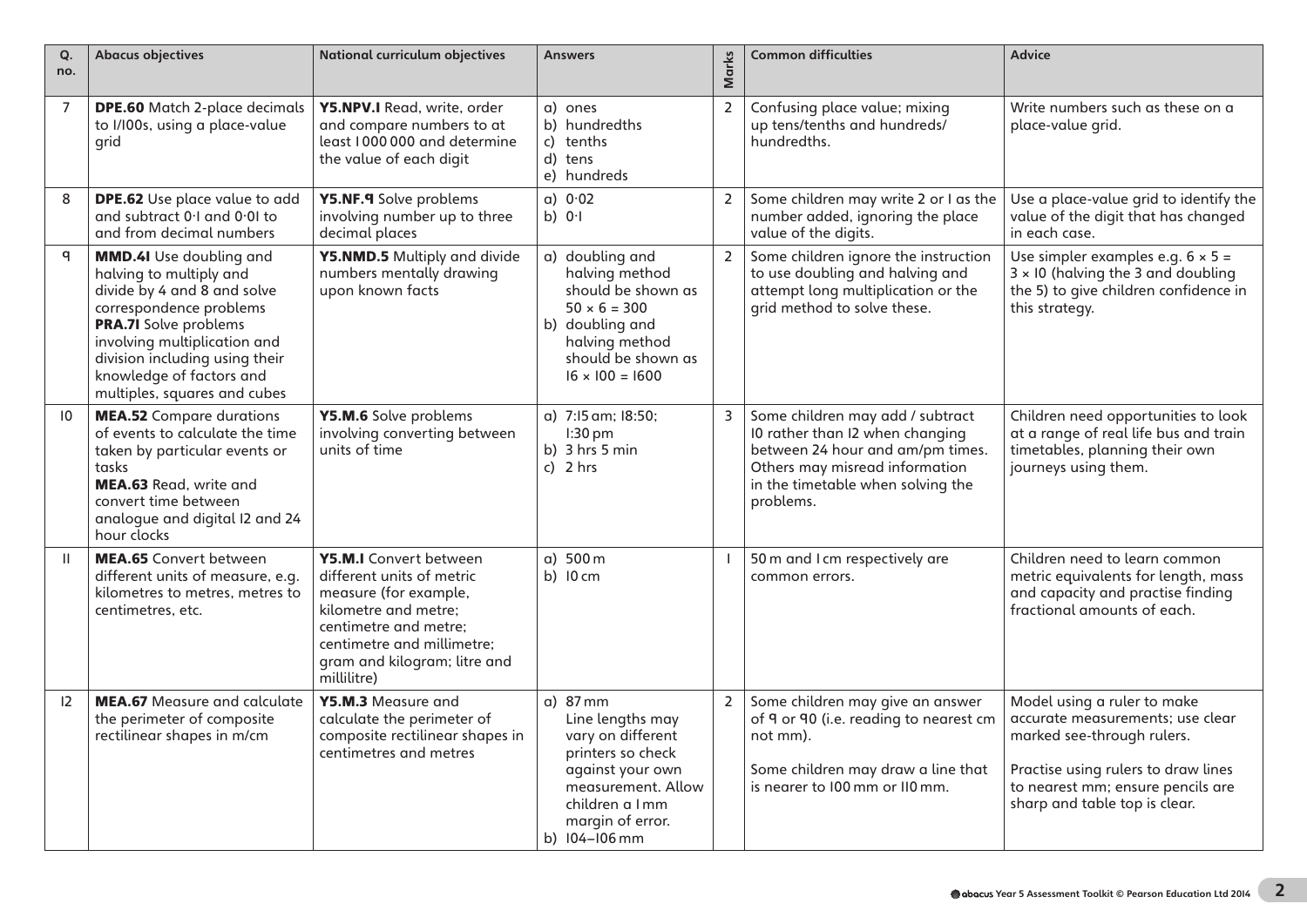| Q.<br>no. | <b>Abacus objectives</b>                                                                                                                     | <b>National curriculum objectives</b>                                                                         | <b>Answers</b>                                                                                                                                                                                                                  | <b>Marks</b>   | <b>Common difficulties</b>                                                                                                                                                                              | <b>Advice</b>                                                                                                                                                                                                                |
|-----------|----------------------------------------------------------------------------------------------------------------------------------------------|---------------------------------------------------------------------------------------------------------------|---------------------------------------------------------------------------------------------------------------------------------------------------------------------------------------------------------------------------------|----------------|---------------------------------------------------------------------------------------------------------------------------------------------------------------------------------------------------------|------------------------------------------------------------------------------------------------------------------------------------------------------------------------------------------------------------------------------|
| 13        | <b>MEA.67</b> Measure and calculate<br>the perimeter of composite<br>rectilinear shapes in m/cm                                              | Y5.M.3 Measure and<br>calculate the perimeter of<br>composite rectilinear shapes in<br>centimetres and metres | 42 cm                                                                                                                                                                                                                           |                | 21 cm - child has added one length<br>and one width only.<br>104 cm - child has calculated the<br>area not perimeter.                                                                                   | Encourage children to put in missing<br>lengths (a second 8 cm and a second<br>I3 cm) when finding perimeters;<br>investigate area and perimeter<br>of different rectangles ensuring<br>children distinguish each correctly. |
| 4         | <b>MAS.49</b> Count up to subtract<br>any 3-digit from 3-digit number<br>MAS.67 Use counting up<br>strategies to quickly calculate<br>change | Y5.NAS.2 Add and subtract<br>numbers mentally with<br>increasingly large numbers                              | a) $f7.40$<br>b) $£5.95$                                                                                                                                                                                                        | 2              | Children who use column<br>subtraction are more likely make<br>place value errors with this question.                                                                                                   | Practise using real life examples,<br>with children playing shopkeeper<br>and giving change.                                                                                                                                 |
| 15        | MAS.49 Count up to subtract<br>any 3-digit from 3-digit number                                                                               | Y5.NAS.2 Add and subtract<br>numbers mentally with<br>increasingly large numbers                              | Children should circle<br>157.<br>A model explanation<br>would show that the<br>child has added 45 to<br>get to the next hundred<br>(600), then I00 more to<br>700, then I2 more to 7I2.<br>That makes<br>$45 + 100 + 12 = 167$ | $\overline{2}$ | Children may give 167 if they add<br>55 to I2 rather than find 45 (the<br>complement of 55). Some may work<br>out the answer mentally but give an<br>explanation that relates to column<br>subtraction. | Model the vocabulary needed to<br>explain mental strategies.                                                                                                                                                                 |